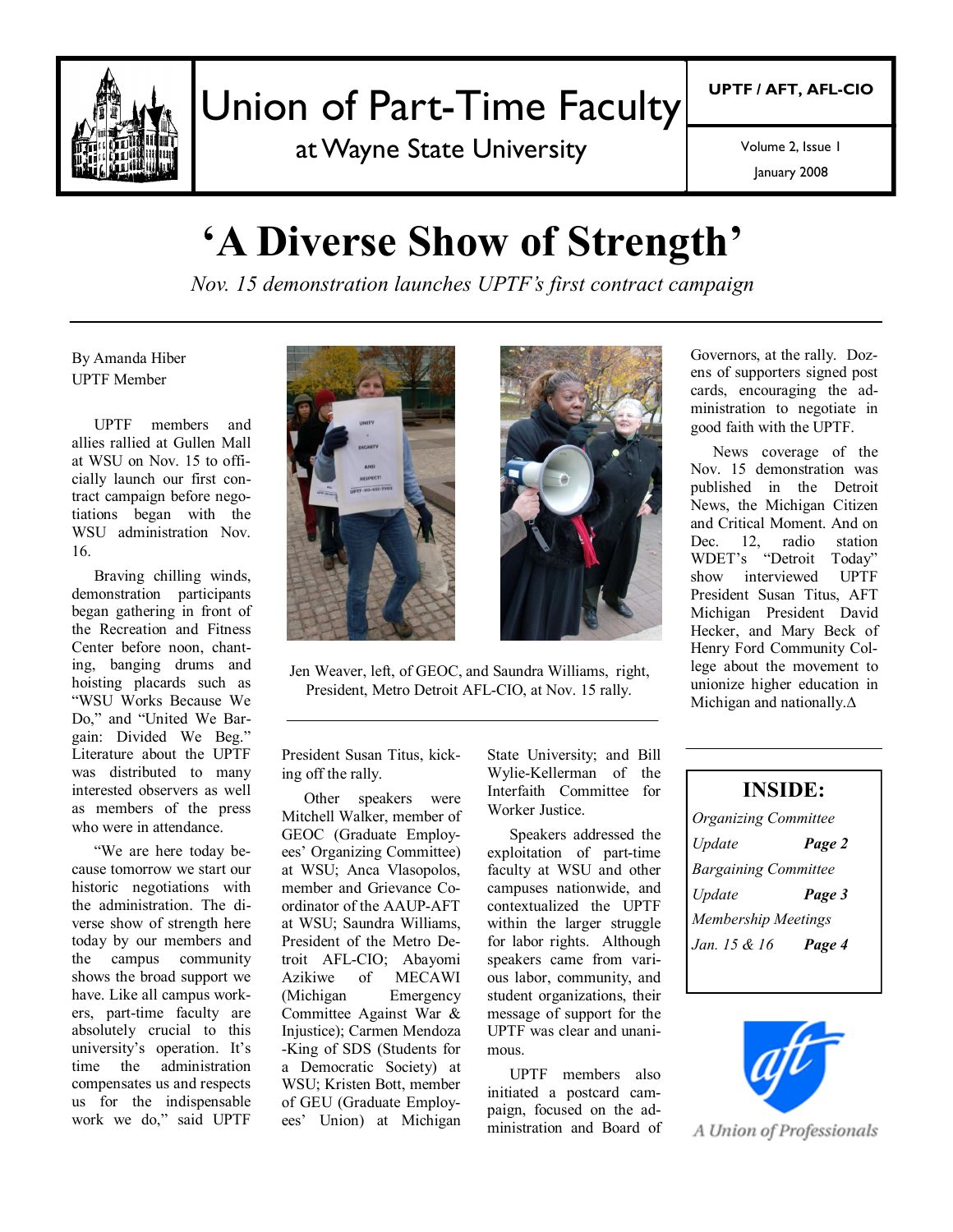# **The Time Is Now!**

*UPTF Organizing Committee Update* 

#### By UPTF Communications Committee

The UPTF Organizing Committee made significant progress in Fall 2007, including the launch of bargaining with the WSU administration, our first demonstration, election of officers, adoption of the Constitution, our first membership meeting, widespread media coverage, and increased presence on campus and outreach to labor and community organizations.

This is only the beginning, though, of an essential period in our union's development. Member participation is absolutely crucial, especially as bargaining negotiations turn toward more contentious issues and we continue to build the union's foundation.

The O.C. met on Jan. 4 to set priorities and make plans for the winter semester. A top priority for the semester will be to reach out to members one-on-one across campus and beyond. The O.C. is mobilizing for events such as the Dr. Martin Luther King, Jr. Day march and rally on January 21, at which the UPTF will have a contingent. The UPTF will also attend the Jan. 30 Board of Governors meeting to make a presentation about the critical contributions our members make to the campus community.

And the first Membership Meetings of the semester will be held at the Reuther Library, both on Jan. 15 at 11 a.m. and Jan. 16 at 1 p.m., in order to accommodate members' busy schedules. The Bargaining and Communication Committees will present updates. These meetings will provide an opportunity for members to meet and get involved with the UPTF.

UPTF membership participation in all of the union's activities is critical and will lead to a stronger first contract and a more powerful union. Now is the time to get involved. There's something for everyone to do. Call the UPTF office to volunteer: 313-832 -7902.∆

#### **Volunteer Tasks:**

- Classroom visits
- Data Entry
- Distributing literature
- January membership
- meeting preparation
- January Board of Governors meeting preparation
- January 21 Dr. MLK march and rally

preparation

- Phone Banking to members
- Setting up new office at Maccabees Building

### **UPTF moving to a new office in January!**

The UPTF will be moving to the Maccabees Building at 5057 Woodward Ave. the week of Jan. 6. We will be sharing space on the 3rd floor with our sister unions, the AAUP-AFT, which represents full-time faculty, and the GEOC-AFT, which represents graduate student employees. UAW Local 1979, the professional and administrative staff union at WSU, is also on the 3rd floor.

The February newsletter and an upcoming general membership email will have all the updated UPTF contact information. To help with setting up the new office call: 313-832-7902 or

email: uptf@aftmichigan.org.



### **Annual MLK Day March and Rally**

**Monday, January 21 12 Noon Central United Methodist Church Woodward and Adams Detroit**

To participate in the UPTF's contingent at the march and rally, call the office:

313-832-7902 / 734-355-4522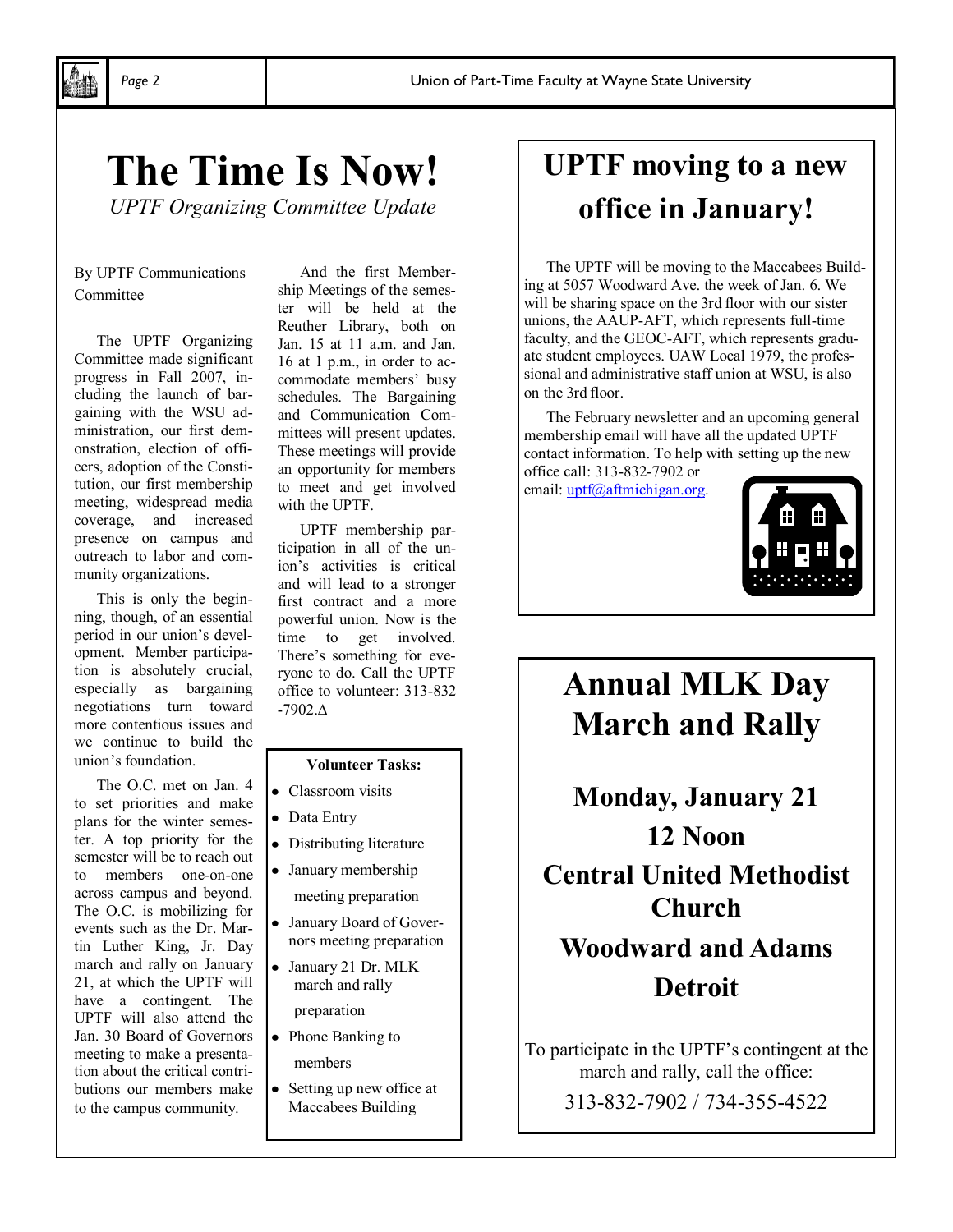### **First Contract Negotiations Underway**

*UPTF Bargaining Committee Update*

#### By Tom Anderson

UPTF member and Chair, Bargaining Committee

The UPTF bargaining team has met three times with the WSU administration's negotiating team. Our primary goals in these negotiations are to achieve raises, benefits (including retirement), job security, seniority and to improve working conditions. Once negotiations resume Jan. 11, we plan to meet every Friday. The UPTF bargaining team has offered to negotiate on a second weekday, if both sides can field a team on a second day.

Negotiating a first contract is a lengthy process. Both teams have to peruse each clause in every sentence to make sure the language says exactly what we want it to say. So far, we have tentative agreements on three contract articles, "duration of the contract," "printing and distribution of the contract," and "nondiscrimination," and are close on two more.

At this point in the process, we have presented virtually all of our proposals, about 22 different contract articles. When bargaining resumes Jan. 11, the administration team will have had several weeks to think over the economic and seniority/job security aspects of our proposals and should begin to make counterproposals. What this all means is that we hope to have most of the rest of the non-contentious tentative agreements in place by January (or in early February) and will begin to focus exclusively on the harder issues. After a couple of weeks at that stage in the negotiations, we should have a much better feel for how quickly we will wrap things up and whether we need to engage in escalating organizing activities.

It is thus important to make certain that the UPTF establishes a visible presence in the campus community. We are accomplishing this in several ways: 1.) We held a successful informational picket on campus Nov. 15; 2.) We have had good press coverage with several newspaper articles and the appearance of our president, Susan Titus, on WDET Dec. 12; and 3.) The UPTF will have a contingent at the Jan. 21 Dr. MLK march and rally; and 4.) We will make a presentation at the WSU Board of Governors meeting Jan. 30.

We will have two UPTF general membership meetings Jan.15 at 11 a.m. and Jan.16 at 1 p.m., both at the Reuther Library. An update on contract negotiations will be presented at these membership meetings. Subsequently, we will update members on the progress of bargaining at future membership meetings.

Finally, members are encouraged to come to bargaining for the first three sessions Jan. 11, 18 and 25 at the FA B. UPTF members will be meeting outside in the common area near the room where the bargaining is taking place. A notice about this will be on the Jan. membership meeting leaflets as well. ∆

UPTF members encouraged to attend Bargaining Sessions

**Jan. 11, 18 and 25 2:30 pm Faculty and Administration Building (FAB) at WSU**



### **Union of Part-Time Faculty / AFT, AFL-CIO**

51 West Hancock Street, 4th Floor Detroit, MI 48201

Staff Organizer: Bryan G. Pfeifer

Phone:313-832-7902 / 734-355-4522 Email: uptf@aftmichigan.org

> UPTF Newsletter Volume Two, Number 1

January 2008

Produced by UPTF Communications Committee

All pictures in this edition by Rayfield Waller